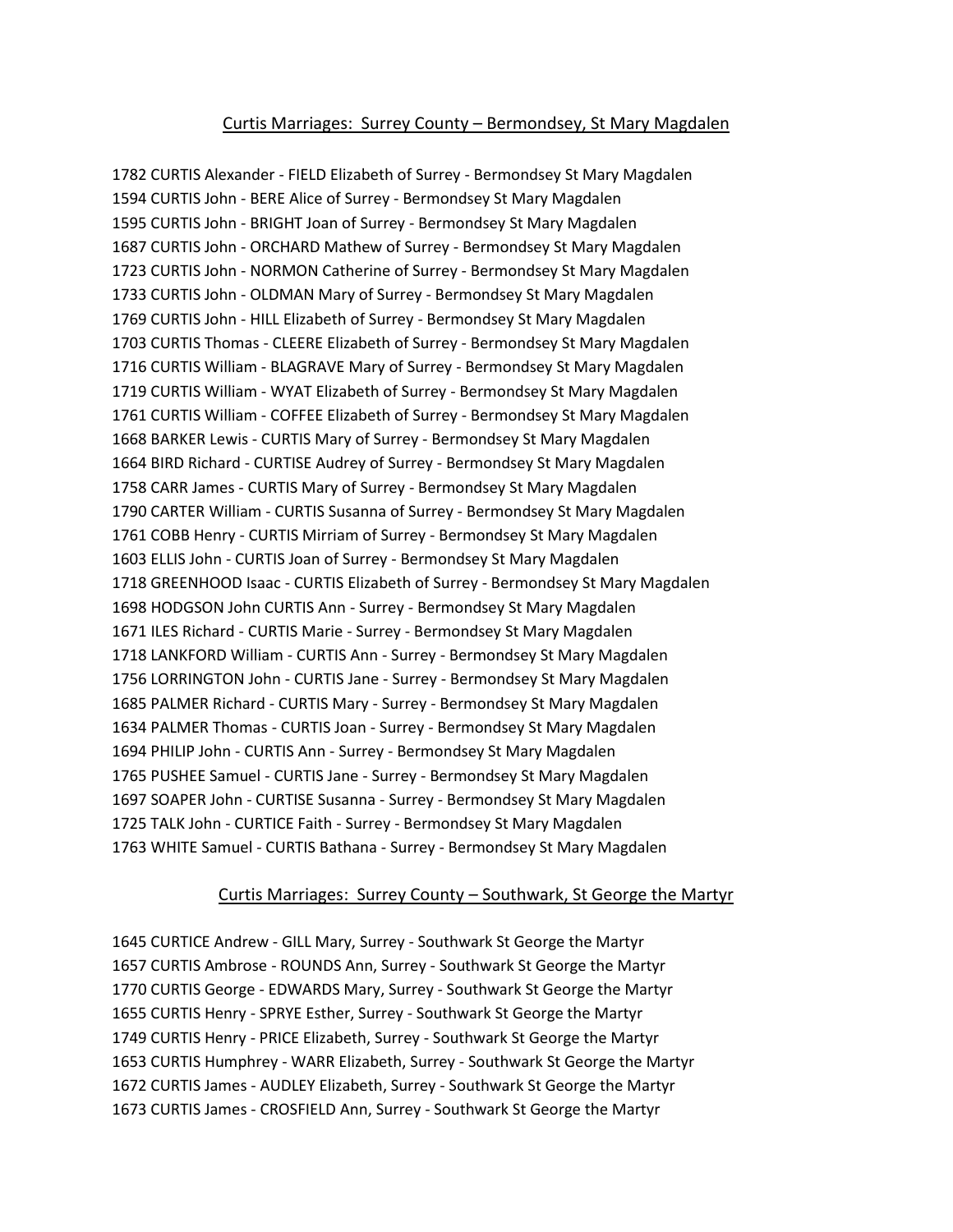1619 CURTIS John - GANDY Ann, Surrey - Southwark St George the Martyr 1635 CURTIS John - HAYNES Ellen, Surrey - Southwark St George the Martyr 1667 CURTIS John - FIDLER Alice, Surrey - Southwark St George the Martyr 1672 CURTIS John - PEDDER Rebecca, Surrey - Southwark St George the Martyr 1684 CURTIS Richard - JAMES Mary, Surrey - Southwark St George the Martyr 1666 CURTIS Robert - TAYLOR Elizabeth, Surrey - Southwark St George the Martyr 1699 CURTIS Robert - GIBSON Rebecca, Surrey - Southwark St George the Martyr 1632 CURTIS Thomas - KETHERMASTER Catherine, Surrey - Southwark St George the Martyr 1645 CURTIS William - HILL Mary, Surrey - Southwark St George the Martyr 1653 CURTIS William - GOODWIN Ann, Surrey - Southwark St George the Martyr 1665 CURTIS William - WILLIS Jane, Surrey - Southwark St George the Martyr 1677 CURTIS William - MONCKE Ann, Surrey - Southwark St George the Martyr 1690 CURTIS William - MERITON Dorothy, Surrey - Southwark St George the Martyr 1691 CURTIS William - BURGESSE Ebbet, Surrey - Southwark St George the Martyr 1739 CURTIS William - WINTLE Eleano,r Surrey - Southwark St George the Martyr 1653 CURTISE Robert - BROWNE Mary, Surrey - Southwark St George the Martyr 1757 ABBETT Rickman - CURTIS Susanna ,Surrey - Southwark St George the Martyr 1677 BELLADINE Godfrey - CURTIS Jane, Surrey - Southwark St George the Martyr 1629 COOKE John - CURTIS Elizabeth, Surrey - Southwark St George the Martyr 1662 CRUMPTON William - CURTIS Mary, Surrey - Southwark St George the Martyr 1645 DAWES Alan - CURTICE Ann, Surrey - Southwark St George the Martyr 1676 FREEMAN Peter - CURTIS Jan,e Surrey - Southwark St George the Martyr 1671 GOUGH William - CURTIS Elizabeth, Surrey - Southwark St George the Martyr 1670 HALL Richard - CURTIS Bridget, Surrey - Southwark St George the Martyr 1661 JONES William - CURTISE Mary, Surrey - Southwark St George the Martyr 1676 KEALLE Joseph - CURTIS Jane, Surrey - Southwark St George the Martyr 1750 LYDDON James - CURTIS Elizabeth, Surrey - Southwark St George the Martyr 1616 OVERALL Simon - CURTIS Joan, Surrey - Southwark St George the Martyr 1689 PRESTON John - CURTIS Mary, Surrey - Southwark St George the Martyr 1649 RICKET William - CURTISE Mary, Surrey - Southwark St George the Martyr 1682 ROSE Thomas - CURTIS Elizabeth, Surrey - Southwark St George the Martyr 1685 ROWSE William - CURTIS Margaret, Surrey - Southwark St George the Martyr 1658 SCOTCHFORD William - CURTIS Hannah, Surrey - Southwark St George the Martyr 1672 SKELLE John - CURTIS Ann, Surrey - Southwark St George the Martyr 1665 SPENCER William - CURTIS Ann, Surrey - Southwark St George the Martyr 1686 SWAYNE Robert - CURTIS Jane, Surrey - Southwark St George the Martyr 1618 TATAM Roger - CURTIS Joan, Surrey - Southwark St George the Martyr 1679 TOMKINSON William - CURTIS Sarah, Surrey - Southwark St George the Martyr 1686 WHITBY William - CURTIS Mary, Surrey - Southwark St George the Martyr 1664 WHITFORD John - CURTIS Margaret,Surrey - Southwark St George the Martyr 1714 WHITTELL Samuel - CURTTIS Mary, Surrey - Southwark St George the Martyr 1669 WILSON Denis - CURTIS Mary, Surrey - Southwark St George the Martyr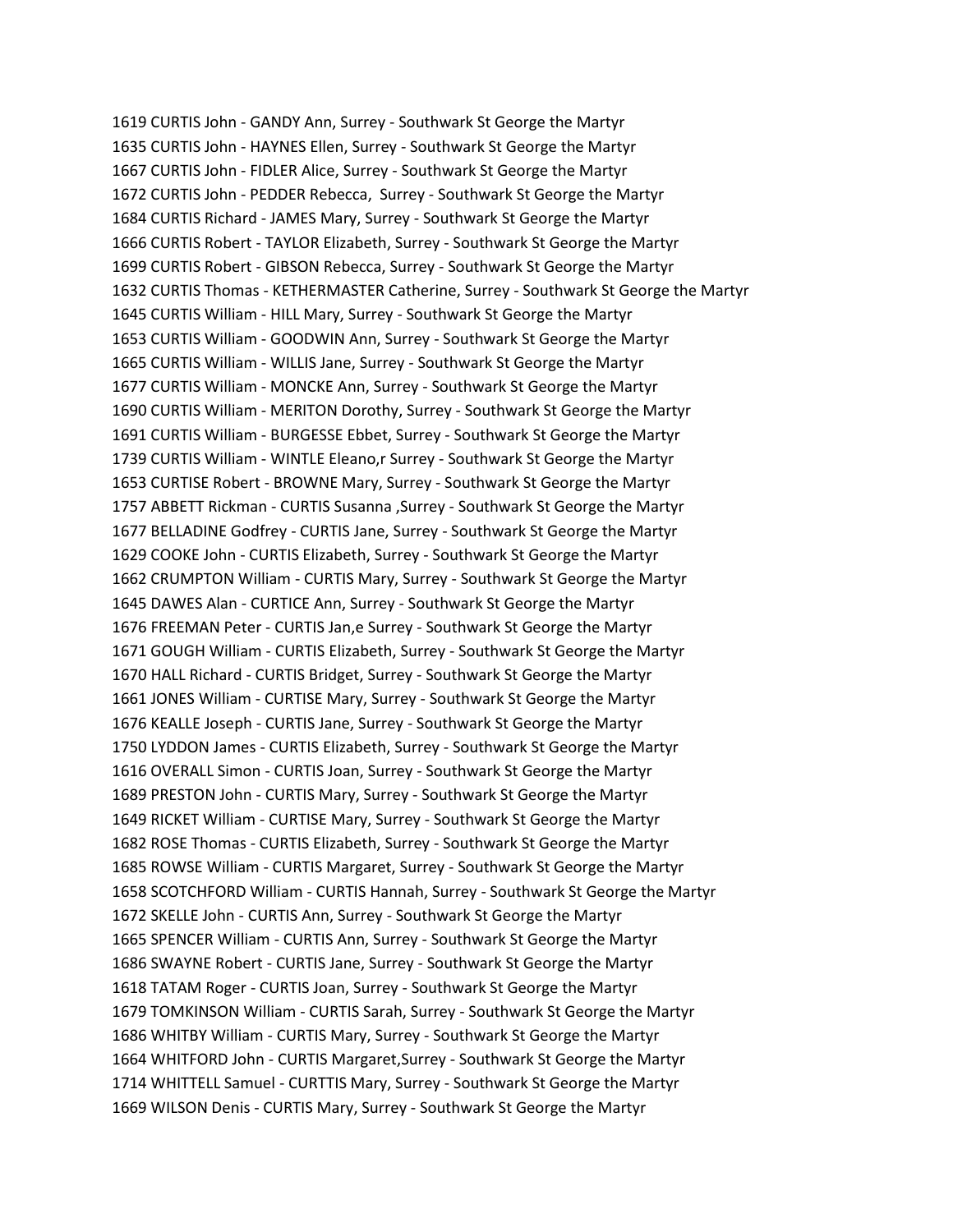## Curtis Marriages: Surrey County – Southwark, St Olave

1730 CURTES Lionel - HICHENS Ann, Surrey - Southwark St Olave 1615 CURTES Richard - VASTONE Mary, Surrey - Southwark St Olave 1764 CURTIS Alexander - WINCH Bessy, Surrey - Southwark St Olave 1795 CURTIS Charles - EVERSHED Ann, Surrey - Southwark St Olave 1621 CURTIS Edward - MERYCHURCH Alice, Surrey - Southwark St Olave 1764 CURTIS Gilbert - WINN Elizabeth, Surrey - Southwark St Olave 1764 CURTIS Gilbert - WYNN Elizabeth, Surrey - Southwark St Olave 1781 CURTIS James - SCOTT Elizabeth, Surrey - Southwark St Olave 1687 CURTIS John - FAWKES Sarah, Surrey - Southwark St Olave 1771 CURTIS Thomas - BARNET Lucy, Surrey - Southwark St Olave 1795 CURTIS Thomas - ABBOTT Elizabeth, Surrey - Southwark St Olave 1743 CURTIS William - COLEMAN Sarah, Surrey - Southwark St Olave 1752 CURTIS William - GREEN Eleanor, Surrey - Southwark St Olave 1790 CURTIS William - RICHARDSON Elizabeth, Surrey - Southwark St Olave 1723 CURTISS William - BAMBER Elizabeth, Surrey - Southwark St Olave 1640 BALL William - CURTIS Elizabeth, Surrey - Southwark St Olave 1646 BELCKE Anthoney - CURTES Mary, Surrey - Southwark St Olave 1679 KEMPTON Andrew - CORTIS Jane, Surrey - Southwark St Olave 1616 SPENSER William - CURTICE Elizabeth, Surrey - Southwark St Olave 1726 WOOD Joseph - CURTIS Elizabeth, Surrey - Southwark St Olave

### Curtis Marriages: Surrey County – Camberwell, St Giles

1760 CURTEIS Edward - CALVERLEY Philadelphia, Surrey - Camberwell St Giles 1758 CURTIS Arthur - EDMONDS Ann, Surrey - Camberwell St Giles 1751 CURTIS John - DAVIS Mary, Surrey - Camberwell St Giles 1786 CURTIS Richard - POPE Agnes, Surrey - Camberwell St Giles 1711 CURTIS Thomas - PALMER Mary, Surrey - Camberwell St Giles 1798 CURTIS William - HALSEY Mary, Surrey - Camberwell St Giles 1747 BASSET Thomas - CURTIS Jane, Surrey - Camberwell St Giles 1776 HATHERLY John - CURTIS Jane, Surrey - Camberwell St Giles 1696 SUTTON George - CURTIS Sarah, Surrey - Camberwell St Giles

#### Curtis Marriages: Surrey County - Croydon St John

1618 CURTIS Edward - BRONGER Dorothy, Surrey - Croydon St John 1594 CURTIS Harry - WILDE Elizabeth, Surrey - Croydon St John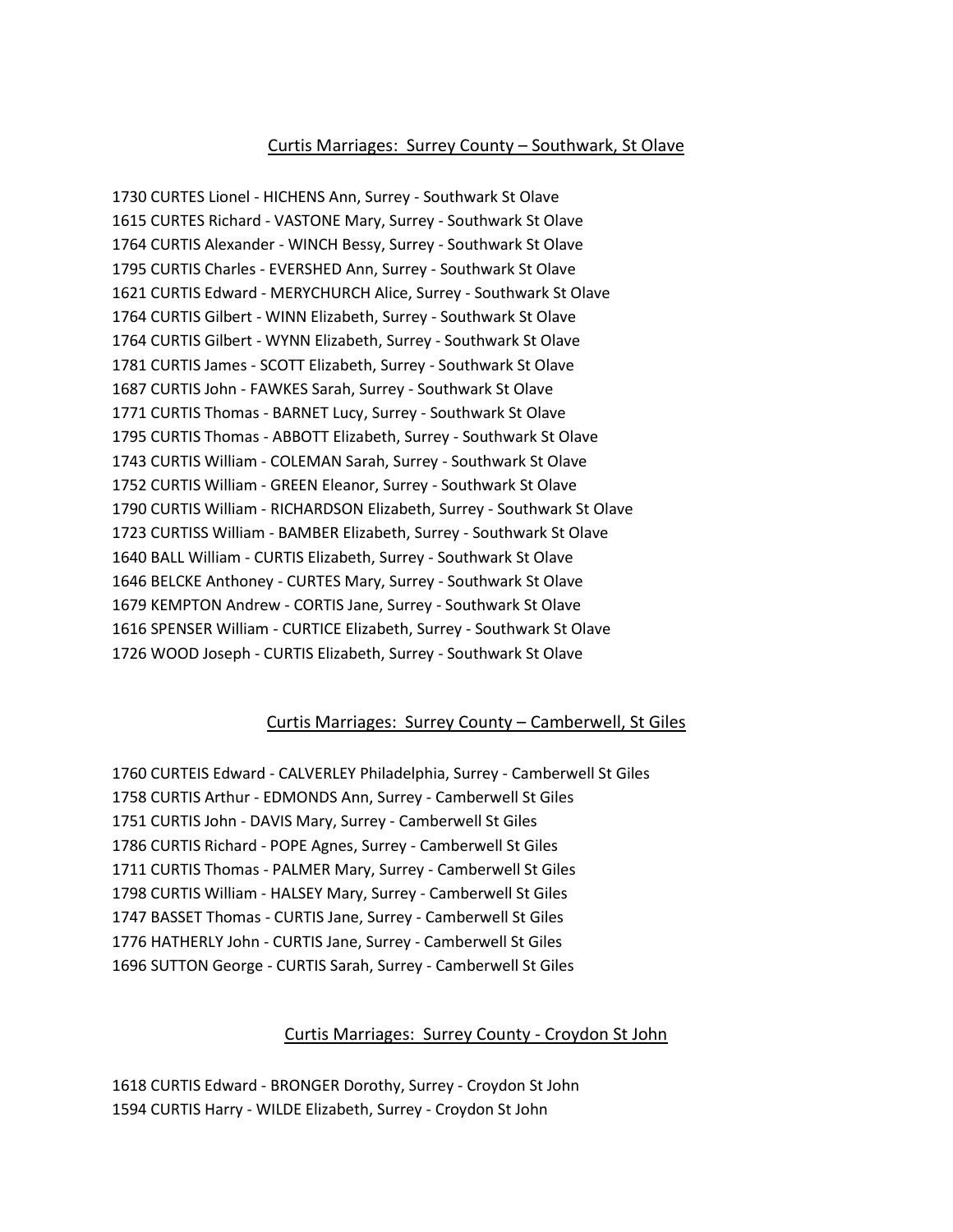1624 CURTIS Henry - IVERS Elizabeth, Surrey - Croydon St John 1579 CURTIS Humphrey - ALLEY Alice, Surrey - Croydon St John 1599 CURTIS Humphrey - MANTELL Susan, Surrey - Croydon St John 1608 CURTIS Humphrey - WAKERELL Marie, Surrey - Croydon St John 1544 CURTIS John - (LNU) Rosa, Surrey - Croydon St John 1564 CURTIS John - JARRAT Margery, Surrey - Croydon St John 1602 CURTIS John - POLLERDE Marie, Surrey - Croydon St John 1621 CURTIS John - POPE Catherine, Surrey - Croydon St John 1608 CURTIS Richard - RAWLINS Sarah, Surrey - Croydon St John 1610 CURTIS Richard - EATON Agnes, Surrey - Croydon St John 1628 CURTIS Richard - STANBERRY Clemence, Surrey - Croydon St John 1659 CURTIS Richard - CHISWICK Elizabeth, Surrey - Croydon St John 1697 CURTIS Richard - COVELL Ann, Surrey - Croydon St John 1749 CURTIS Richard - BRADFORD Ann, Surrey - Croydon St John 1575 CURTIS Robert - PLEDGE Joan, Surrey - Croydon St John 1609 CURTIS Robert- NICHOLLS Alice, Surrey - Croydon St John 1612 CURTIS Robert - PARKER Ellen, Surrey - Croydon St John 1624 CURTIS Robert - SWANNE Susan, Surrey - Croydon St John 1629 CURTIS Robert - WOOLRIDGE Dorothy, Surrey - Croydon St John 1640 CURTIS Robert - JOHNSON Damaris, Surrey - Croydon St John 1697 CURTIS Robert - STAPLETON Elizabeth, Surrey - Croydon St John 1724 CURTIS Robert - ELLERY Elizabeth, Surrey - Croydon St John 1748 CURTIS Robert - DENBY (blank), Surrey - Croydon St John 1585 CURTIS Thomas - BURBIDGE Margaret, Surrey - Croydon St John 1640 CURTIS Walter - FORDE Joan, Surrey - Croydon St John 1641 CURTIS Walter - ALLEN Ann, Surrey - Croydon St John 1552 CURTIS William - HOSLER Helen, Surrey - Croydon St John 1552 CURTIS William - OSTLER Helen, Surrey - Croydon St John 1573 CURTIS William - VITELL Elizabeth, Surrey - Croydon St John 1621 CURTIS William - HAYWARD Joan, Surrey - Croydon St John 1632 CURTIS William - LEWEN Mary, Surrey - Croydon St John 1638 CURTIS William - CHAPMAN Ann, Surrey - Croydon St John 1655 CURTIS William - INGRAM Ann Jackson, Surrey - Croydon St John 1772 CURTIS William - TAYLOR Mary, Surrey - Croydon St John 1577 ALLEN William - CURTIS Elizabeth, Surrey - Croydon St John 1628 BANISTER Richard - CURTIS Alice, Surrey - Croydon St John 1538 BATT Louis - CURTIS Alice, Surrey - Croydon St John 1583 BRUCHOS Richard - CURTIS Catherine, Surrey - Croydon St John 1640 BULLEN John - CURTIS Ann, Surrey - Croydon St John 1763 BURNETT William - CURTIS Mary, Surrey - Croydon St John 1626 BUSSE Thomas - CURTIS Elizabeth, Surrey - Croydon St John 1695 CARDUS William - CURTIS Mary, Surrey - Croydon St John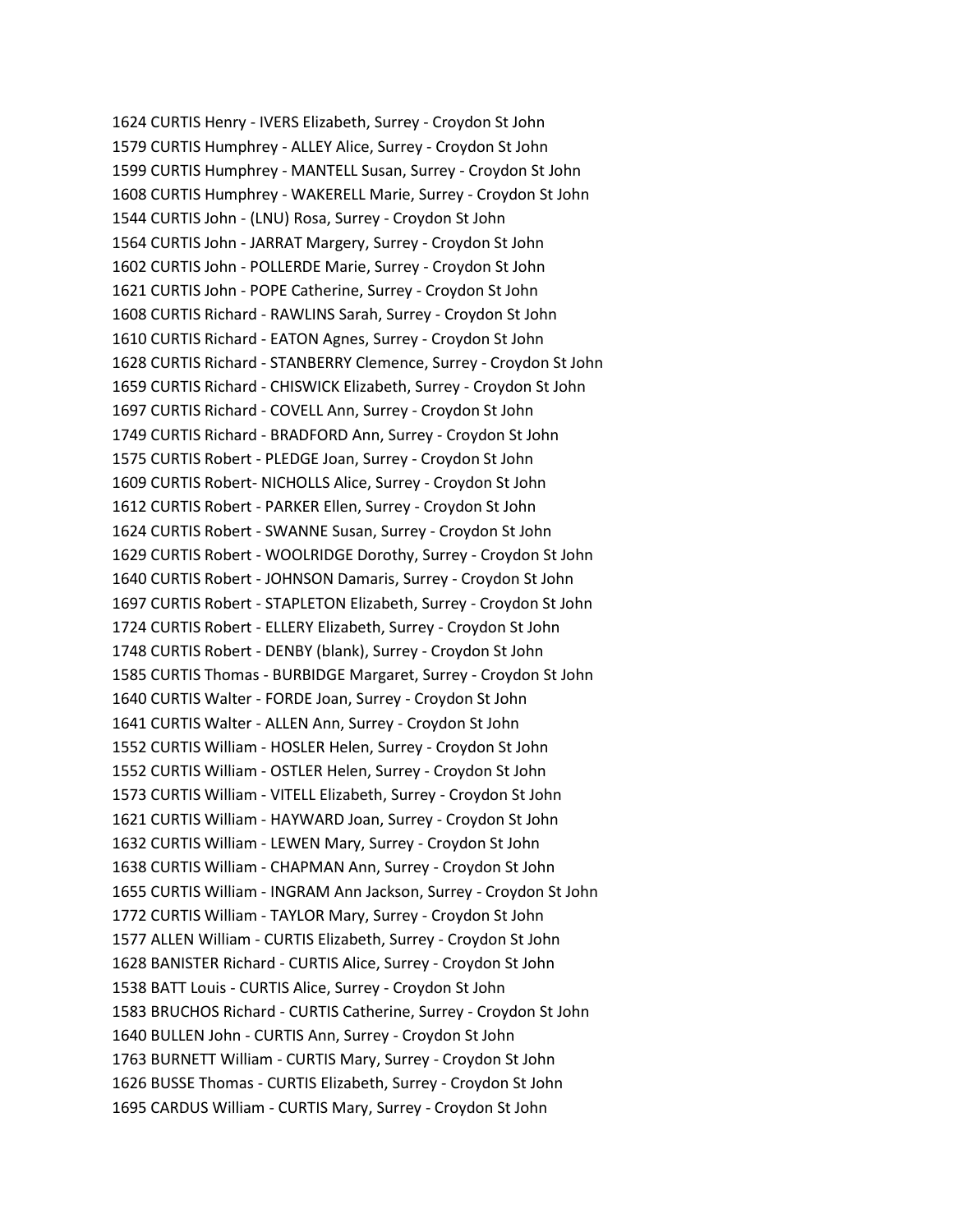1625 CLARKE Thomas - CURTIS Dorothy, Surrey - Croydon St John 1715 COBY Samuel - CURTIS Sarah, Surrey - Croydon St John 1574 DIBBLE Richard - CURTIS Barbara, Surrey - Croydon St John 1613 FEILDER Edward - CURTIS Agnes, Surrey - Croydon St John 1715 FISH Thomas - CURTIS Mary, Surrey - Croydon St John 1560 GOSSAGE Robert - CURTIS Ann, Surrey - Croydon St John 1593 HARRIS Edward - CURTIS Alice Surrey - Croydon St John 1602 INGRAM John - CURTIS Emma, Surrey - Croydon St John 1611 KYNGE William - CURTIS Catherine, Surrey - Croydon St John 1736 LOVELL Richard - CURTIS Susanna, Surrey - Croydon St John 1573 PARET William - CURTIS Elizabeth, Surrey - Croydon St John 1673 SPENCER Thomas - CURTIS Ann, Surrey - Croydon St John 1640 STAMFORD Abraham - CURTIS Mary, Surrey - Croydon St John 1720 TURNER William - CURTIS Ann, Surrey - Croydon St John 1563 UDALLE John - CURTYS Elizabeth, Surrey - Croydon St John 1627 WILLMAT Christopher - CURTIS Elizabeth, Surrey - Croydon St John 1602 YNGRAM John - CURTIS Emma, Surrey - Croydon St John

#### Curtis Marriages: Surrey County – Southwark, St Thomas

1674 CURTEIS George - KETTERIDGE Ann, Surrey - Southwark St Thomas 1686 CURTIS Israel - SOUTHWARD Eleanor, Surrey - Southwark St Thomas 1751 CURTIS James - SOUTHEY Elizabeth, Surrey - Southwark St Thomas 1684 CURTIS John - THOMPSON Elizabeth, Surrey - Southwark St Thomas 1764 CURTIS John - BLACKBOURN Lucy, Surrey - Southwark St Thomas 1679 CURTIS Nicholas - STONEHOUSE Catherine, Surrey - Southwark St Thomas 1706 CURTIS Thomas - BALEY Catherine, Surrey - Southwark St Thomas 1685 CURTIS William - BEDFORD Sarah, Surrey - Southwark St Thomas 1667 CURTISE Joseph - BROCKHURST Mary, Surrey - Southwark St Thomas 1683 BADHAM William - CURTIS Sarah, Surrey - Southwark St Thomas 1691 CLAXTON Clement - CURTIS Mary, Surrey - Southwark St Thomas 1649 HALL Henry - CURTIES Rachel, Surrey - Southwark St Thomas 1682 HAYES Robert - CURTIS Dorcas, Surrey - Southwark St Thomas 1625 MICHEL Bartholomew - CURTIS Margaret, Surrey - Southwark St Thomas 1798 TINDALL Edward - CURTIS Sarah, Surrey - Southwark St Thomas 1752 WELCH James - CURTIS Hannah, Surrey - Southwark St Thomas 1689 WOLSENCROFT John - CURTIS Catherine, Surrey - Southwark St Thomas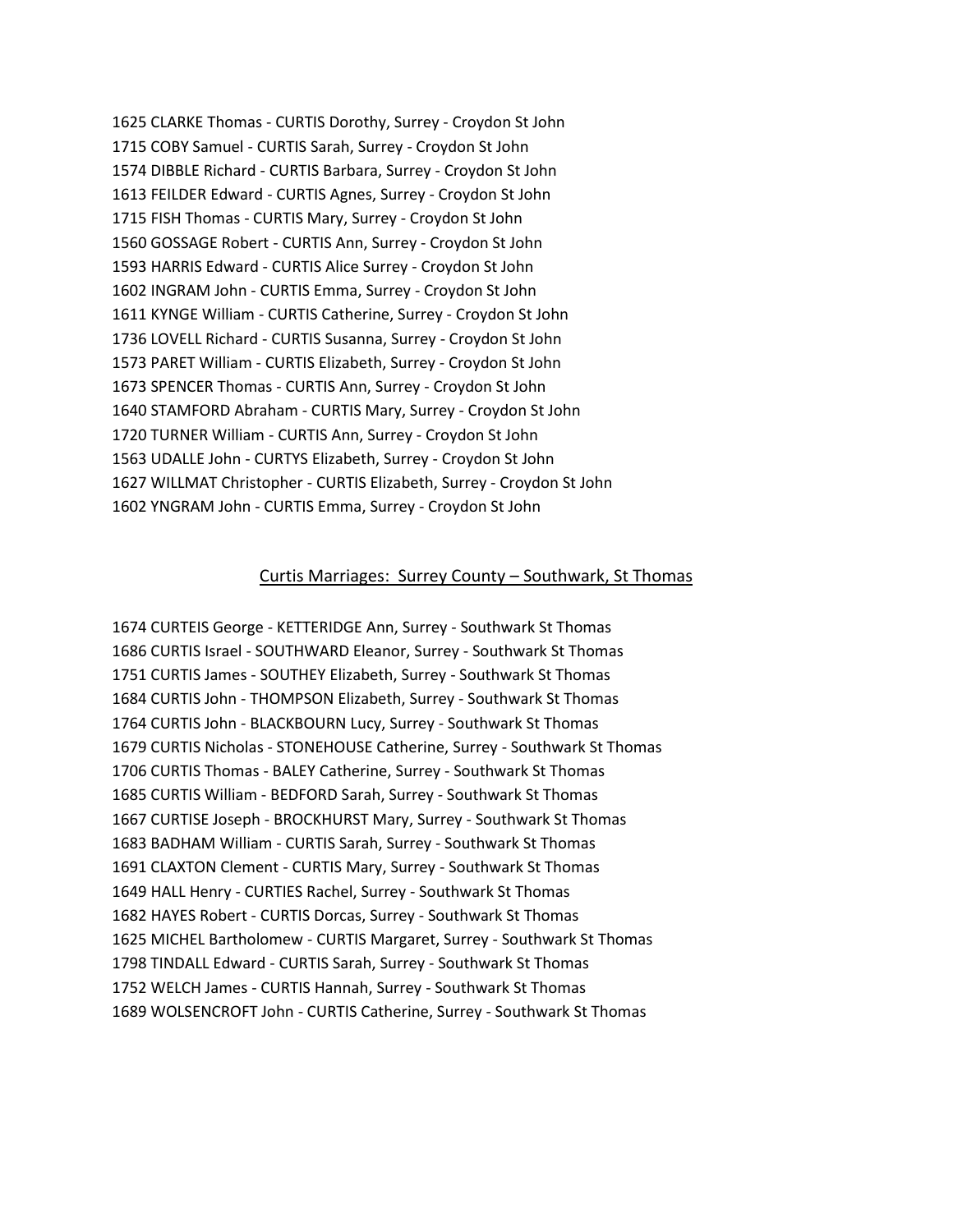### Curtis Marriages: Surrey County – Farnham

1704 CARTIS John - DICEY Mary, Surrey - Farnham 1619 COURTIES Robert - GORINGE Jane, Surrey - Farnham 1609 COURTIS Robert - GOSDEN Joan, Surrey – Farnham 1733 CURTICE George - RUSSELL Ruth, Surrey – Farnham 1582 CURTIS John - BICKNOLE Margaret, Surrey - Farnham 1696 CURTIS John - ROFFY Catherine, Surrey – Farnham 1581 CURTYS Robert - CROWCHER Joan, Surrey – Farnham 1694 BOXALL Jeremiah - CURTIS Elizabeth, Surrey – Farnham 1786 CRANHAM John - CURTISE Sarah, Surrey – Farnham 1735 HIBBETT Thomas - CURTICE Jane, Surrey – Farnham and Surry Marriage Licences 1696 MULLARD John - CURTIS Elizabeth, Surrey – Farnham 1763 PISELY Peter - CURTICE Elizabeth, Surrey – Farnham 1741 TRIGG Robert - CURTIS Mary, Surrey – Farnham 1733 WEEKS John - CURTICE Sarah, Surrey - Farnham

#### Curtis Marriages: Surrey County – Godalming

1681 CURTEIS Thomas - PETO Jane, Surrey – Godalming 1631 CURTES James - SNELLING Alice, Surrey – Godalming 1765 CURTIS James - FAGGATER Elizabeth, Surrey - Godalming 1786 CURTIS James - WELLER Elizabeth, Surrey - Godalming 1718 CURTIS John - ROBINSON Ann, Surrey - Godalming 1755 CURTIS John - UNDERWOOD Ann, Surrey - Godalming 1684 CURTIS Thomas - DOLARY Dorcas, Surrey - Godalming 1788 CURTIS William - BRYAN Esther, Surrey – Godalming 1658 COOCKE John - CURTISE Ann, Surrey – Godalming 1776 MAIDMAN William - CURTIS Sarah, Surrey - Godalming 1776 MEYER George - CURTICE Elizabeth, Surrey – Godalming 1712 TURVILL Edward - CURTISS Elizabeth, Surrey - Godalming

# Curtis Marriages: Surrey County Marriage Licences

1760 CURTEIS Edward - CALVERLEY Philadelphia, Surrey - Marriage Licences 1763 CURTEIS John - LANGFORD Mary, Surrey - Marriage Licences 1764 CURTIS Alexander- WINCH Bessy, Surrey - Marriage Licences 1687 CURTIS George - GEORGE Alice, Surrey - Marriage Licences 1687 CURTIS John - HAWKES Sarah, Surrey - Marriage Licences 1763 CURTIS John - PILES Ann, Surrey - Marriage Licences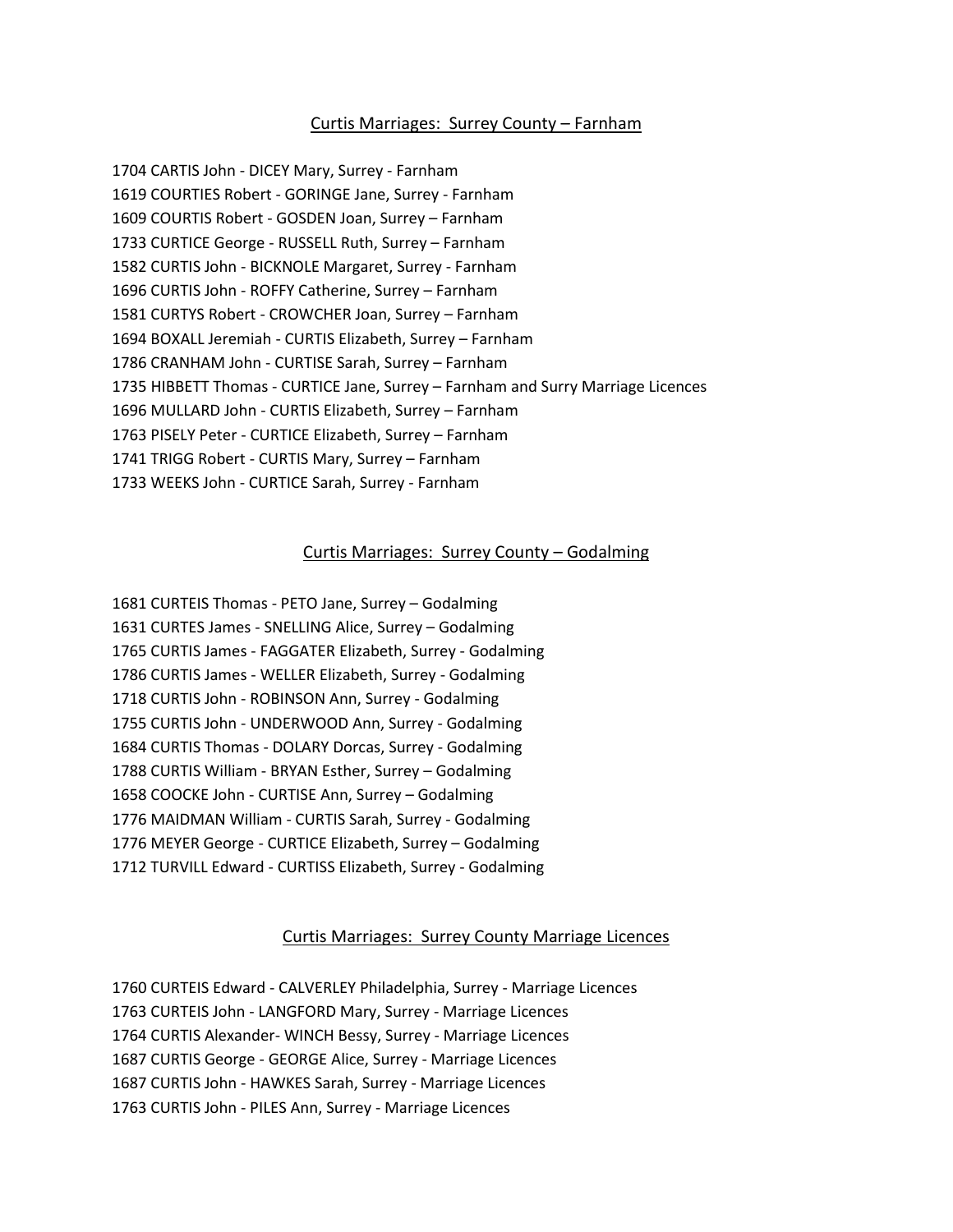1763 CURTIS William - DOLLEY Sarah, Surrey - Marriage Licences 1732 CURTISS John - HALL Susanna, Surrey - Marriage Licences 1742 HAWKINS Mark - CURTIS Sarah, Surrey - Marriage Licences 1735 HIBBETT Thomas - CURTICE Jane, Surrey - Marriage Licences 1755 HILDERSLEY Thomas - CURTEIS Sarah, Surrey - Marriage Licences 1665 LEA Robert - CURTIS Ellen, Surrey - Marriage Licences 1764 PEMBERTON William - CURTIS Catherine, Surrey - Marriage Licences 1763 PISELY Peter - CURTICE Elizabeth, Surrey - Marriage Licences 1755 STEVENS Joseph - CURTIS Ann, Surrey - Marriage Licences 1741 TRIGG Robert - CURTIS Mary, Surrey - Marriage Licences 1753 WATTS Daniel - CURTIS Sarah, Surrey - Marriage Licences 1674 WILLIAMS Roger - CURTIS Mary, Surrey - Marriage Licences

### Curtis Marriages: Surrey County Quaker Marriages

1734 CURTIS Thomas - LAMB Rebecca, Surrey - Guildford Quakers 1763 CURTIS Thomas - CLARK Martha, Surrey - Guildford Quakers 1797 CURTIS William - WRIGHT Elizabeth, Surrey - Guildford Quakers 1694 CURTIS Robert - CUTLER Elizabeth, Surrey - Southwark Quakers 1747 CURTIS Thomas - AUSTELL Mary, Surrey - Southwark Quakers 1720 ATHERTON Thomas - CURTIS Elizabeth, Surrey - Southwark Quakers 1731 BICKHAM Thomas - CURTIS Mary, Surrey - Southwark Quakers 1713 BRIDGES Nathaniel - CURTIS Avis, Surrey - Southwark Quakers 1788 MADDOCK James - CURTIS Mary, Surrey - Southwark Quakers 1795 WRIGHT John - CURTIS Elizabeth, Surrey - Guildford Quakers

### Curtis Marriages: Other Marriages Recorded by Surrey County

#### Grooms

1564 COURTIS Richard - BURSE Agnes, Surrey – Puttenham 1786 CURTEIS Thomas - WALTON Martha, London - St Michael Bassishaw 1745 CURTES Richard - PARRES Elizabeth, Kent - Deptford St Paul 1549 CURTES Robert - LARAND Elizabeth, Surrey – Banstead 1763 CURTES John - LANGFORD Mary, Surrey - Southwark St John Horsleydown 1631 CURTES Thomas - CHENNELE Ann, Surrey - Worplesdon 1617 CURTICE William - HAWARD Mary, London - St Peter Paul's Wharf 1669 CURTICE Hugh - HORE Joan, Surrey - Guildford St Nicolas 1707 CURTICE Richard - WALBROOK Sarah, Surrey - Kingston upon Thames 1733 CURTICE George - RUSSELL Ruth, Surrey - Farnham 1702 CURTICE John - WILKINSON Joan, Surrey - Worplesdon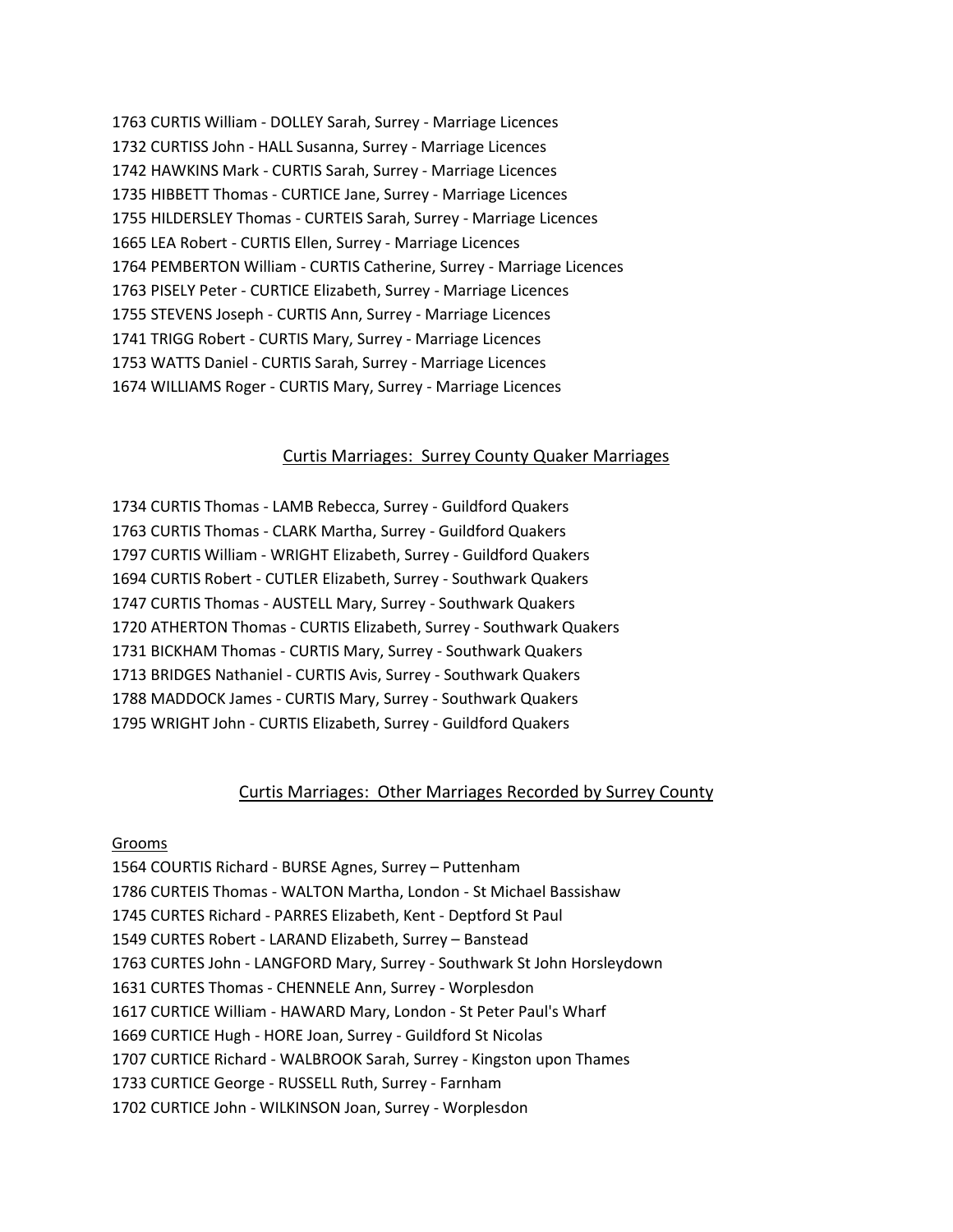1796 CURTIES James - WEBB Ann, Surrey - Merton 1634 CURTIES Humphrey - BROE Ann, Surrey - Streatham 1739 CURTIS George - BOURNE Jane, London - St Benet Paul's Wharf 1631 CURTIS William - HILLER Sarah, Surrey – Barnes 1720 CURTIS James - STENT Elizabeth, Surrey – Betchworth 1772 CURTIS William - CRESSINGHAM Elizabeth, Surrey - Carshalton 1778 CURTIS John - ROBERTS Ann, Surrey – Chertsey 1783 CURTIS Stephen - BRETT Martha, Surrey - Dorking 1784 CURTIS William - KINGSNORTH Elizabeth, Surrey - Epsom 1708 CURTIS John - BROWN Lucy, Surrey – Esher 1785 CURTIS John - PAGE Jane, Surrey - Frensham 1728 CURTIS William - WOOD Rebecca, Surrey – Frensham 1733 CURTIS Thomas - GABB Sarah, Surrey - Guildford St Mary 1702 CURTIS Henry - GREEN Elizabeth, Surrey - Guildford St Nicolas 1737 CURTIS John - HEDGER Ann, Surrey - Hambledon 1635 CURTIS Thomas - BROOKE Katherine, Surrey – Limpsfield 1768 CURTIS John - JENNINGS Susanna, Surrey - Morden 1686 CURTIS Nowell - MARNAIL Frances, Surrey - Petersham 1600 CURTIS John - STOURPE Ann, Surrey - Puttenham 1628 CURTIS John - DAE Mary, Surrey - Puttenham 1778 CURTIS John - GREEN Sarah, Surrey - Reigate 1620 CURTIS Thomas - PARSONS Eliza, Surrey – Richmond 1644 CURTIS Richard - NORTOPP Ann, Surrey - Sanderstead 1664 CURTIS Richard - BROWNE Jane, Surrey - Sanderstead 1676 CURTIS John - WESTBROOK Joan, Surrey – Seale 1774 CURTIS George - MILES Elizabeth, Surrey - Stoke next Guildford 1668 CURTIS Hugh - MARTIN Elizabeth, Surrey - Stoke next Guildford 1675 CURTIS John - SMITHER Judith, Surrey - Wonersh 1772 CURTIS Samuel - ROBERTS Mary, Surrey - Wonersh 1786 CURTIS William - MILLER Ann, Surrey - Wotton 1656 CURTISE Norton - BARKHAM Mary, Middlesex - Tottenham 1599 CURTISE Luke - SMITH Mary, Surrey - Burstow 1648 CURTISE William - PETO Joan, Surrey - Guildford St Nicolas 1690 CURTISS Robert - WELSH Ann, Surrey – Petersham 1610 CURTYS Lawrence - BRABRUM Agnes, Surrey - Southwark St Saviour 1684 CURTYS Edward - WILLET Mary, Surrey - Stoke next Guildford Brides: 1668 ASHTON Thomas - CURTIS Ann, Surrey - Petersham 1726 BAKER Thomas - CURTES Elizabeth, Hampshire – Aldershot 1720 BROWN Francis - CURTIS Elizabeth, Surrey - Lambeth St Mary 1656 BUTLER George - CURTIS Mary, Surrey - Guildford Holy Trinity 1568 CALVERT Christopher - COURTIS Constance, Surrey – Puttenham